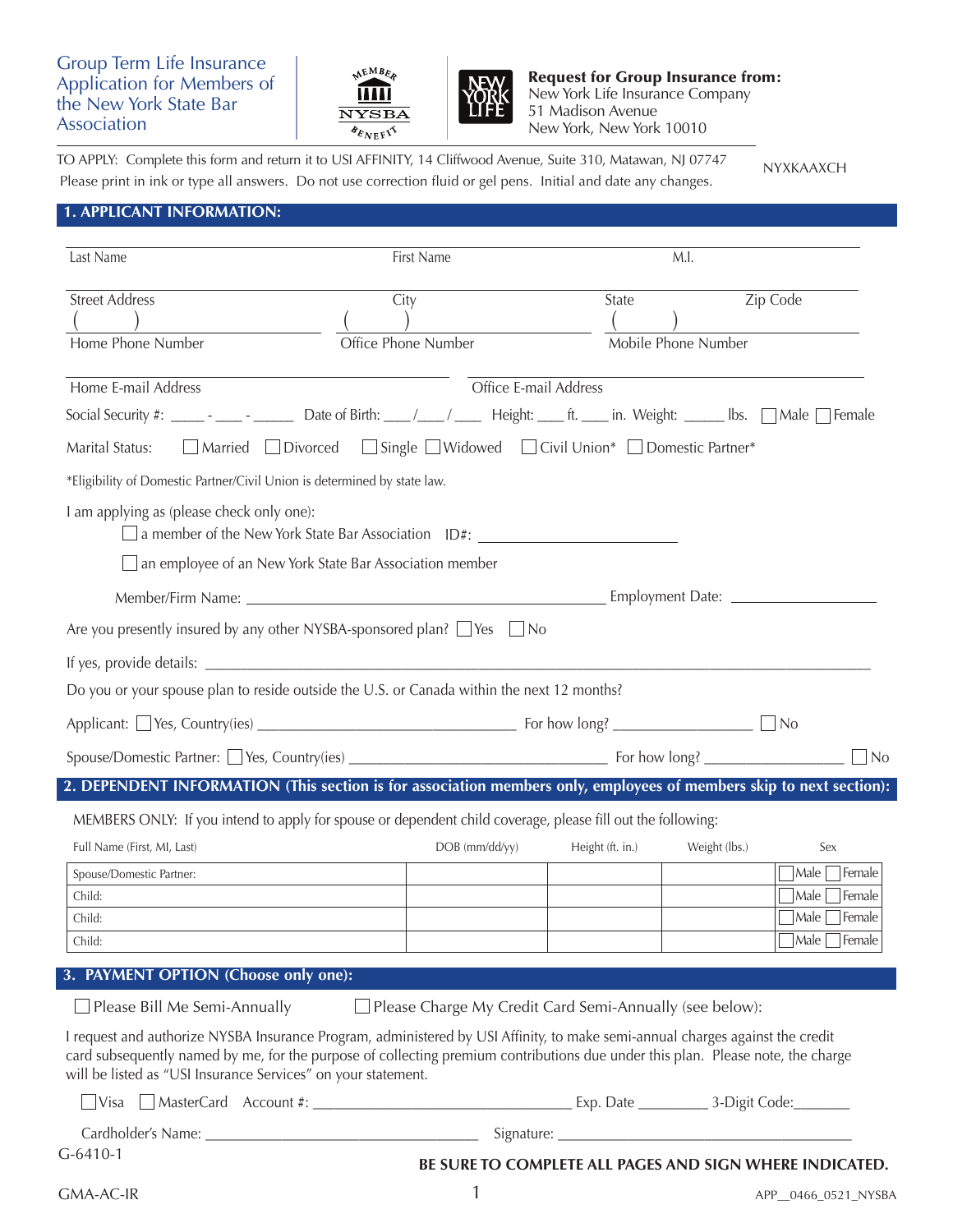|                          | 4. INSURAINCE REQUESTED: (Refer to brochure for eligibility, options and coverage descriptions.)                                                                                                                                                                                                                                                                                                                                                                                                                                                                                                                                                                                                                                                                                                                                                                                                                                                                                                                                                                                                   |                                  |
|--------------------------|----------------------------------------------------------------------------------------------------------------------------------------------------------------------------------------------------------------------------------------------------------------------------------------------------------------------------------------------------------------------------------------------------------------------------------------------------------------------------------------------------------------------------------------------------------------------------------------------------------------------------------------------------------------------------------------------------------------------------------------------------------------------------------------------------------------------------------------------------------------------------------------------------------------------------------------------------------------------------------------------------------------------------------------------------------------------------------------------------|----------------------------------|
|                          | <b>I HEREBY APPLY FOR THE FOLLOWING COVERAGE:</b>                                                                                                                                                                                                                                                                                                                                                                                                                                                                                                                                                                                                                                                                                                                                                                                                                                                                                                                                                                                                                                                  | <b>GROUP TERM LIFE INSURANCE</b> |
| a)<br>b)<br>$\mathbf{C}$ | $\Box$ Total Amount* Desired for Member Coverage:<br>□ lotal Amount* Desired for Member Coverage:<br>□ Total Amount* Desired for Spouse/Domestic Partner Coverage:<br>$\Box$ Total Amount* Desired for Employee of Member Coverage:                                                                                                                                                                                                                                                                                                                                                                                                                                                                                                                                                                                                                                                                                                                                                                                                                                                                | $\frac{1}{2}$<br>$\frac{1}{2}$   |
|                          | *NOTE: If you are increasing or altering present coverage in any way, do NOT indicate just the additional amount of coverage. Instead, indicate<br>the TOTAL AMOUNT of coverage you are requesting. For Member and Spouse/Domesti<br>\$2,000,000 in \$50,000 increments. Spouse coverage cannot exceed member coverage. For Employee Coverage, choose an amount up to \$500,000.                                                                                                                                                                                                                                                                                                                                                                                                                                                                                                                                                                                                                                                                                                                   |                                  |
| $\mathbf{d}$             | $\Box$ Dependent Child Coverage                                                                                                                                                                                                                                                                                                                                                                                                                                                                                                                                                                                                                                                                                                                                                                                                                                                                                                                                                                                                                                                                    |                                  |
| $\epsilon$               | <b>Other Insurance:</b> Do you have other life insurance in force? $\Box$ Yes $\Box$ No                                                                                                                                                                                                                                                                                                                                                                                                                                                                                                                                                                                                                                                                                                                                                                                                                                                                                                                                                                                                            |                                  |
|                          |                                                                                                                                                                                                                                                                                                                                                                                                                                                                                                                                                                                                                                                                                                                                                                                                                                                                                                                                                                                                                                                                                                    |                                  |
|                          | Do you have other life insurance applications pending? $\Box$ Yes $\Box$ No If yes, indicate amount and company:                                                                                                                                                                                                                                                                                                                                                                                                                                                                                                                                                                                                                                                                                                                                                                                                                                                                                                                                                                                   |                                  |
|                          | Applicant: \$                                                                                                                                                                                                                                                                                                                                                                                                                                                                                                                                                                                                                                                                                                                                                                                                                                                                                                                                                                                                                                                                                      |                                  |
|                          | Spouse: \$                                                                                                                                                                                                                                                                                                                                                                                                                                                                                                                                                                                                                                                                                                                                                                                                                                                                                                                                                                                                                                                                                         |                                  |
| f)                       | Tobacco/Nicotine Use: Have you or your spouse (if proposed for coverage) used tobacco or any nicotine substitute in any form (including<br>nicotine patches, nicotien chewing gum and electronic cigarettes)?                                                                                                                                                                                                                                                                                                                                                                                                                                                                                                                                                                                                                                                                                                                                                                                                                                                                                      |                                  |
|                          | Member: $\Box$ Yes $\Box$ No<br>Spouse: $\Box$ Yes $\Box$ No                                                                                                                                                                                                                                                                                                                                                                                                                                                                                                                                                                                                                                                                                                                                                                                                                                                                                                                                                                                                                                       |                                  |
|                          | If "Yes," please state when you last used tobacco or nicotine products and specify the product used.                                                                                                                                                                                                                                                                                                                                                                                                                                                                                                                                                                                                                                                                                                                                                                                                                                                                                                                                                                                               |                                  |
|                          |                                                                                                                                                                                                                                                                                                                                                                                                                                                                                                                                                                                                                                                                                                                                                                                                                                                                                                                                                                                                                                                                                                    |                                  |
| $\bf g$                  | RESIDENTS OF NEW YORK—IMPORTANT REPLACEMENT INFORMATION: It may not be in your best interest to<br>replace existing life insurance policies or annuity contracts in connection with the purchase of a new life insurance<br>policy, whether issued by the same or a different insurance company. A replacement will occur if, as par<br>purchase of a new life insurance policy, existing coverage has been, or is likely to be, lapsed, surrendered, forfeited, assigned, terminated, changed or modified into paid up insurance or other forms of benefits, loaned a<br>withdrawn from, reduced in value by use of cash values or other policy values, changed in the length of time or in the amount of insurance that would continue or continued with a stoppage or reduction in the amount of prem<br>best interest.<br>RESIDENTS OF NY: I have read the Important Replacement Information above. Is the insurance applied for intended to replace,<br>in whole or in part, any existing insurance or annuity? Applicant: $\Box$ Yes $\Box$ No Spouse/Domestic Partner: $\Box$ Yes $\Box$ No |                                  |
|                          | RESIDENTS OF ALL OTHER STATES: Is the insurance applied for intended to replace, discontinue or change an existing policy?                                                                                                                                                                                                                                                                                                                                                                                                                                                                                                                                                                                                                                                                                                                                                                                                                                                                                                                                                                         |                                  |
|                          | Applicant: $\Box$ Yes $\Box$ No Spouse/Domestic Partner: $\Box$ Yes $\Box$ No                                                                                                                                                                                                                                                                                                                                                                                                                                                                                                                                                                                                                                                                                                                                                                                                                                                                                                                                                                                                                      |                                  |

**4. INSURANCE REQUESTED: (Refer to brochure for eligibility, options and coverage descriptions.)**

## **5. BENEFICIARY DESIGNATION:**

I make the following beneficiary designation with respect to all the insurance on my life under this Group Term Life Insurance Plan, and if I am already covered under the Plan, I hereby revoke any prior beneficiary designation: 1) If naming more than one beneficiary, note if each is to be primary and/or secondary, and the percentage of death proceeds to be distributed to each. 2) If naming a Trust, please indicate the full name and date of the Trust. (Attach a separate sheet if necessary, then sign and date.)

| Beneficiary Name (First, MI, Last) | Beneficiary Address (Street, City, State, Zip) | Relationship | Social Security # |                                  | Benefit % |
|------------------------------------|------------------------------------------------|--------------|-------------------|----------------------------------|-----------|
|                                    |                                                |              |                   | Primary<br>$\exists$ Secondary   |           |
|                                    |                                                |              |                   | Primary<br>$\sqsupset$ Secondary |           |

# **BE SURE TO COMPLETE ALL PAGES AND SIGN WHERE INDICATED.**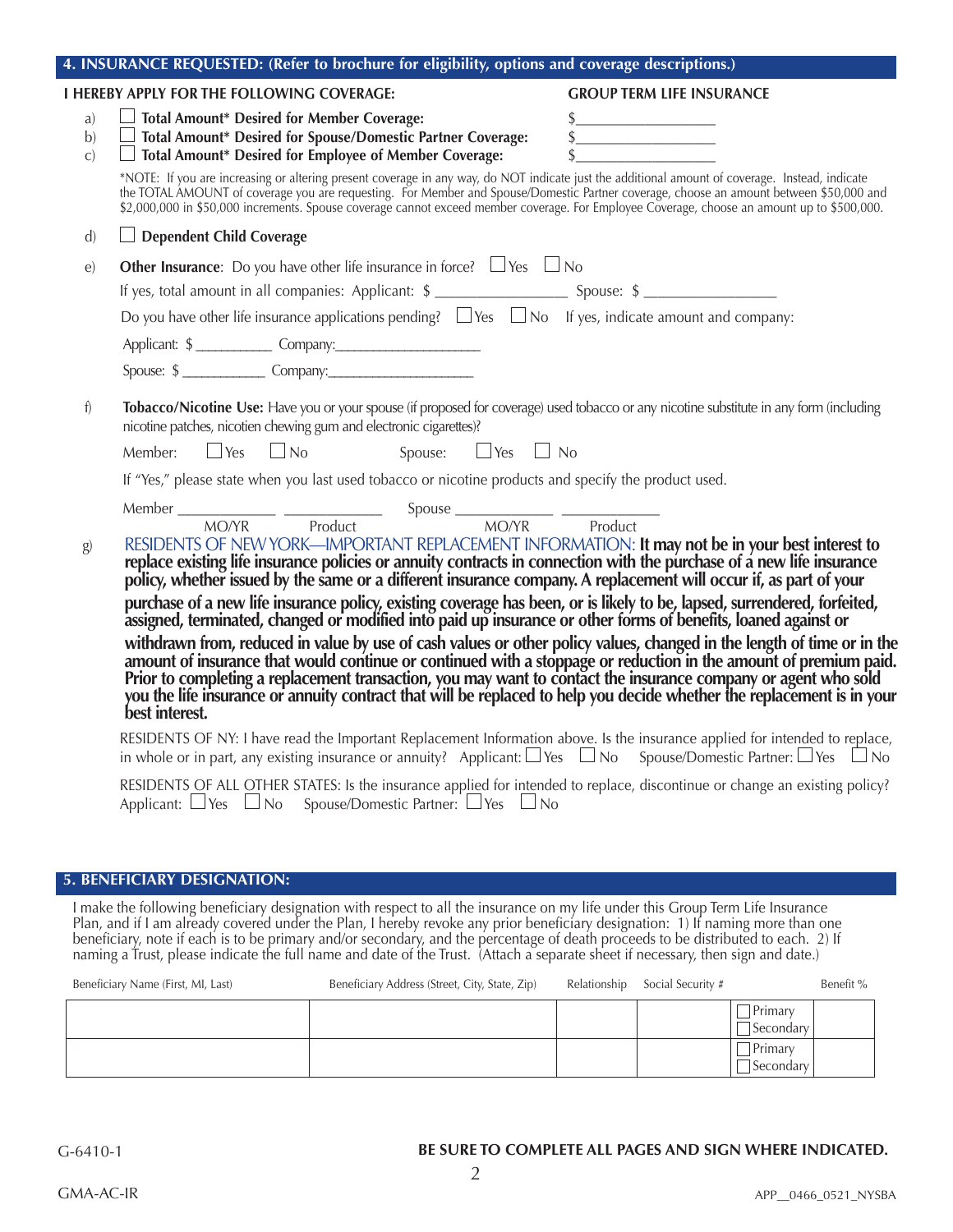**6. MEDICAL HISTORY: Please indicate the best contact number for a Service Provider to contact you and/or your spouse/Domestic partner on behalf of New York Life Insurance Company for Medical History. (Please provide a contact number for each applicant that has the ability to accept voice messages for missed calls.)**

You may be contacted by a service provider on behalf of New York Life Insurance Company to ask about your medical history.

| <b>Member Contact Number:</b>                            | Residence | <b>Business</b> | <i>Mobile</i> |
|----------------------------------------------------------|-----------|-----------------|---------------|
| <b>Spouse/Domestic Partner</b><br><b>Contact Number:</b> | Residence | <b>Business</b> | Mobile        |

**Medical Requirements:** Some, not all, applicants may need a physical exam, blood test, or EKG, depending upon their age and benefit level requested. If this information is needed, we can obtain it quickly—at your convenience and without any cost to you—through our professional paramedic service. A paramedic will contact you to make an appointment.

#### **7. AUTHORIZATIONS AND SIGNATURES:**

**I understand** that New York Life Insurance Company has the right to require additional information and, if necessary, an examination by a<br>physician. I ask New York Life to rely on all such statements made on this form, an I also understand that the coverage afforded will be in consideration of the answers and statements set forth above.

**AUTHORIZATION: I hereby authorize** any licensed physician, medical practitioner, hospital, pharmacy, clinic or other medical or<br>medically related facility, laboratory, insurance company, MIB, Inc. ("MIB"), or other organi records or knowledge of me or my health to release information, including prescription drug records, maintained by physicians, pharmacy benefit managers, and other sources of information to New York Life Insurance Company, its reinsurers, its subsidiaries or the plan administrator about the physical and mental health of any persons proposed for insurance, including significant history, findings, diagnosis and treatment, but excluding psychotherapy notes for the purpose of evaluating my application for insurance. Health information obtained will not be re-disclosed without my authorization unless permitted by law, in which case it may not be protected under federal privacy rules. For example, New York Life may be required to provide it to insurance, regulatory, or other government agencies. In this case, the information may no longer be protected by the rules governing your AUTHORIZATION.

A photocopy of this AUTHORIZATION and request form shall be as valid as the original. In all circumstances, my authorized agent or representative, or I may request a copy of this AUTHORIZATION. This AUTHORIZATION may be used for a period of 24 months from the date signed, unless sooner revoked. My revocation will not be effective to the extent that New York Life or any other person already has disclosed or collected information or taken other action in reliance on it, or to the extent that New York Life has a legal right to contest a claim under an insurance certificate or the certificate itself.

**By signing and dating** this application, the applicant **requests** the insurance indicated; and the applicant and any person proposed for insurance consent to authorize the disclosure of information to and from the providers noted in the IMPORTANT NOTICE, including making a brief report of our protected health information to MIB, Inc.; and **attests** to having read the IMPORTANT NOTICE enclosed and Fraud Notices indicated below including how our information is exchanged with MIB, and that to the best of our knowledge and belief, the answers provided to the questions are true and complete.

| Applicant Signature: |                                | Date  |
|----------------------|--------------------------------|-------|
|                      | (PLEASE SIGN AND DATE IN INK.) |       |
| Spouse Signature:    |                                | Date. |
|                      | (PLEASE SIGN AND DATE IN INK.) |       |
| Agent Signature:     |                                | Date  |
|                      | (PLEASE SIGN AND DATE IN INK.) |       |

**Owner Information – Required if owner is other than applicant.** (If owner is a trust, please submit a copy of the document with this application). For applicants not yet insured under this Group Policy, who wish to have initial ownership of any Certificate of Insurance resulting from this application owned by an individual or entity other than him/herself, complete this section.

| Full Name (Last, First MI)                                 | Relationship |       | Daytime Phone     |  |
|------------------------------------------------------------|--------------|-------|-------------------|--|
| <b>Mailing Address</b>                                     | City         | State | Zip Code          |  |
| Tax ID                                                     | <b>DOB</b>   |       | Social Security # |  |
| Owner's Signature (Necessary only if other than applicant) |              |       | ate (             |  |

Owner's Signature (Necessary only if other than applicant.) Date

### **BE SURE TO COMPLETE ALL PAGES AND SIGN WHERE INDICATED.**